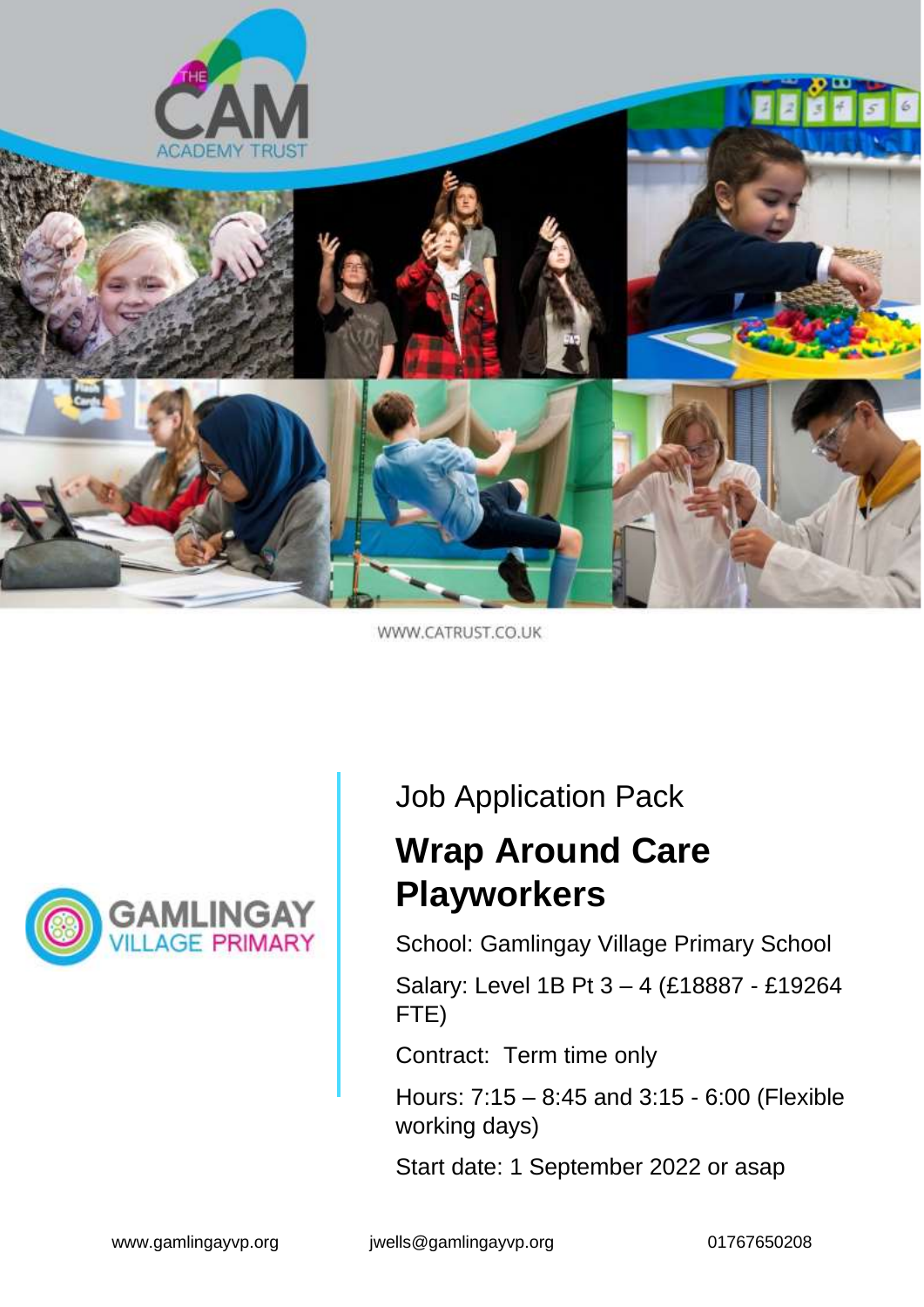## **Contents**



#### **Welcome from the CEO**

We are delighted you are interested in joining one of the Academies in our Trust.

The Cam Academy Trust is a community of schools in and near South Cambridgeshire and Huntingdon which offers 'Excellence for All' students from aged 3 to 18 in 11 schools incorporating preschool, primary phase, secondary and sixth forms.

School years are a critical period of all our lives as we develop the skills, knowledge and behaviours needed to become successful members of our communities. We want all young people proceeding through all our schools

to become capable, caring and confident.

All within The Cam Academy Trust are committed to giving all our pupils the very best grounding that we can through exceptional teaching and learning and outstanding pastoral support.

Each of our academies has its own Principal or Headteacher who works with their own team of high-quality staff and these staff also work with each other to share best practice to ensure our pupils are well educated and well cared for.

Our over-arching purpose is simple: we want to secure educational excellence for all with our Academies working at the heart of and serving their local communities.

S.Munday

Stephen Munday CBE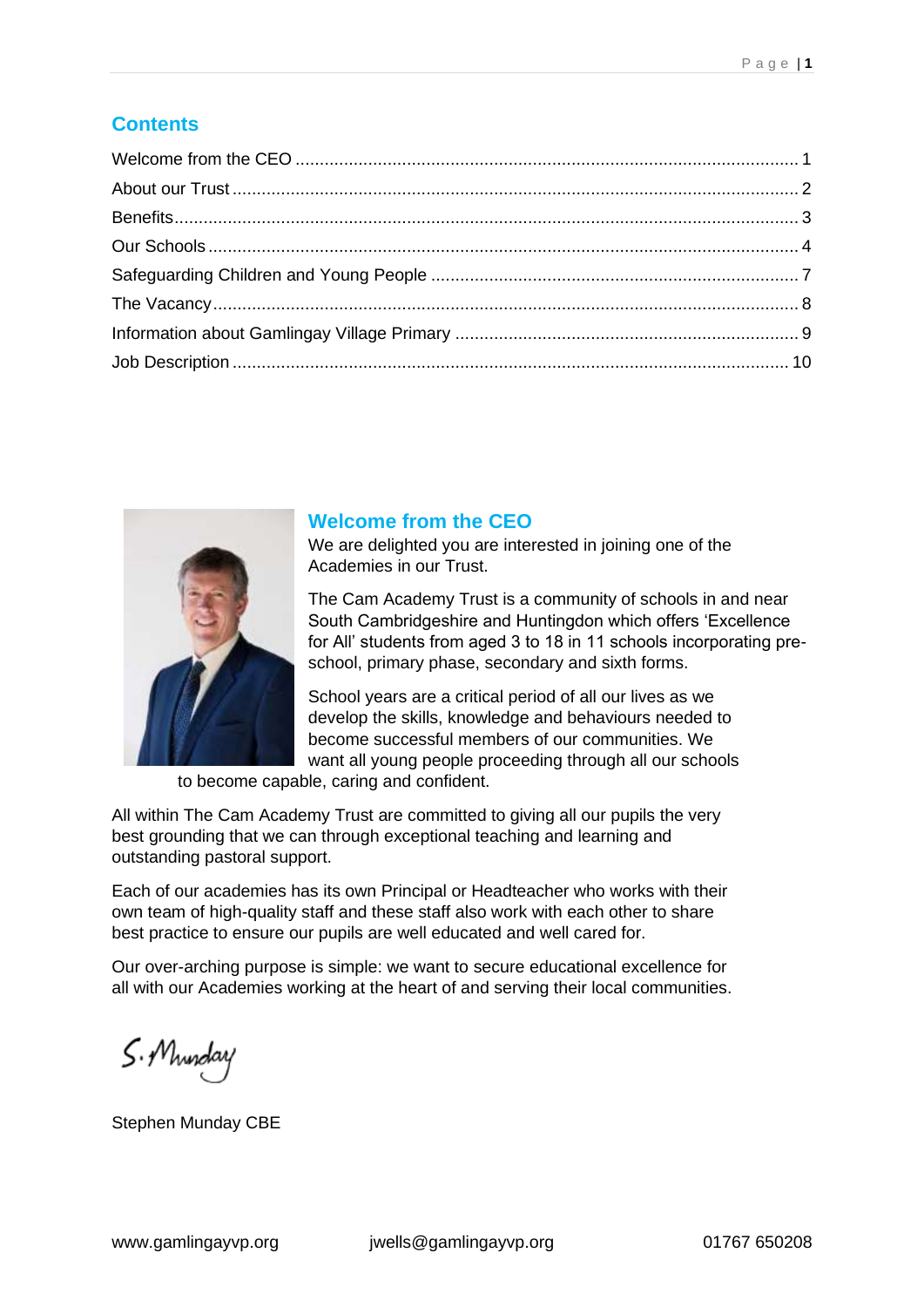### **About our Trust**

The Cam Academy Trust, originally The Comberton Academy Trust, was formed in 2011 to oversee the conversion of Comberton Village College to academy status in the first instance. With growing emphasis on academies working together in formal partnerships, the Trust quickly changed to become a multi-academy trust so that more schools could join and work closely with us.

As this partnership developed it was only right that the name changed with it as further schools/academies joined, including from the primary as well as secondary phase of education. The Comberton Academy Trust was renamed 'The Cam Academy Trust' – a clear statement that the Trust is greater than the sum of its parts.

The Trust currently comprises seven primary phase schools and four secondary schools, two with Sixth Forms. We are excited that a third Sixth Form is due to open at Cambourne Village College in 2023.

Our Primary phase schools are: Everton Heath Primary School (just inside Bedfordshire), Gamlingay Village Primary, Jeavons Wood Primary School, Cambourne, Offord Primary School, Offord D'Arcy, Hartford Infant and Pre-School, Hartford Junior School and Thongsley Fields Primary and Nursery School, Huntingdon. Bourn Primary Academy joined as the first Associate Member in 2021.

Our Secondary schools are: Comberton Village College (and Comberton Sixth Form), Cambourne Village College, Melbourn Village College and St Peter's School (and Sixth Form), Huntingdon.

The Trust strives for 'Excellence for All' and at the heart of this are six core principles which drive everything it does.

These are:

The Excellence Principle – Education must be of the very highest standard

The Comprehensive Principle – Education must be for all kinds and abilities

The Broad Education Principle – Education must incorporate a broad range of subject areas and personal development

The Community Principle – Every Academy must be at the heart of its local community and serve it well

The Partnership Principle – Each Academy must seek to work positively in partnership with others for mutual benefit

The International Principle – The curriculum inside and outside the classroom must have a clear international dimension.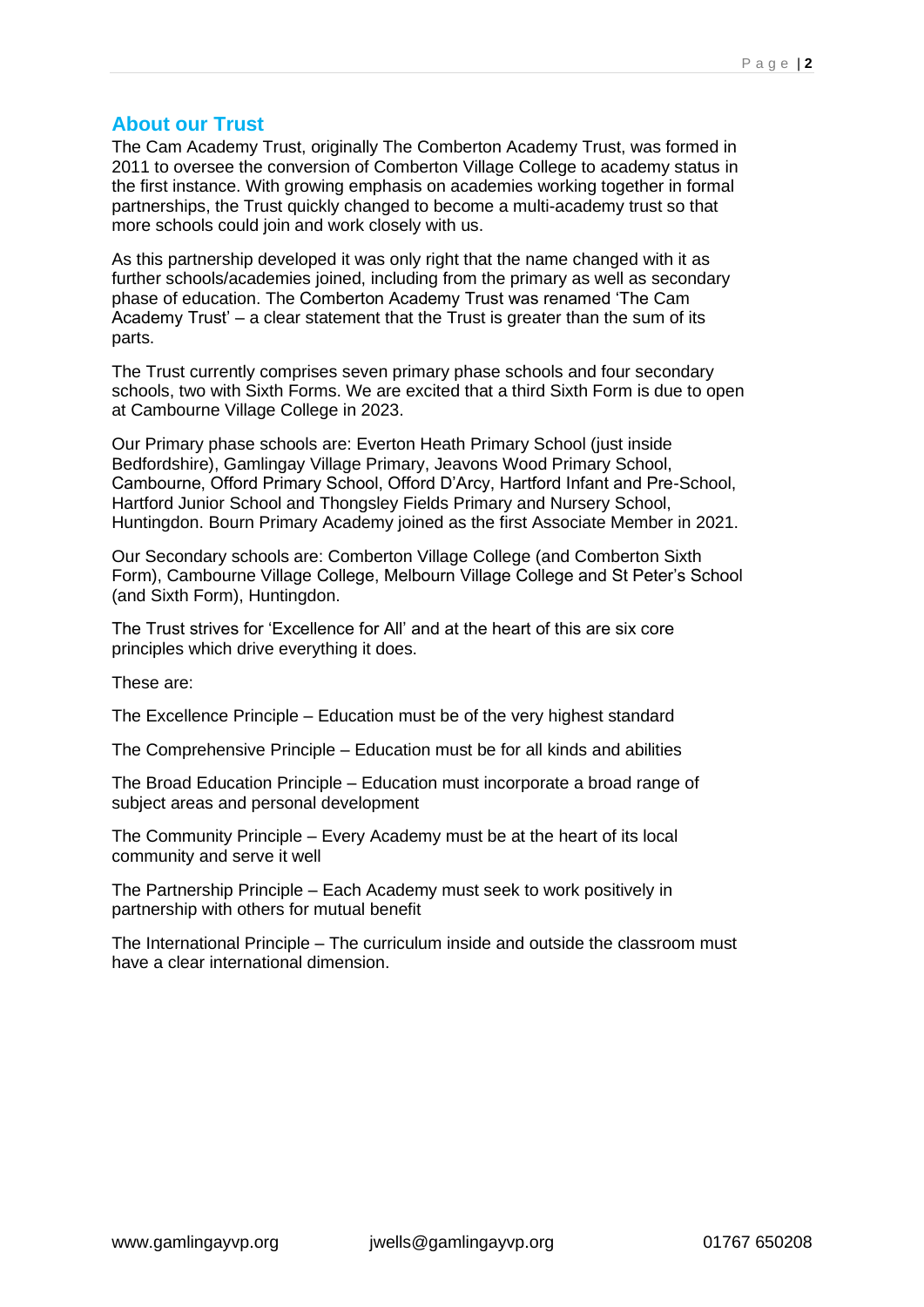### **Benefits**

We offer the following benefits, designed to promote your wellbeing and make your time with The Cam Academy Trust satisfying and rewarding.

#### **Core benefits**

- Holiday Up to 30 days' paid holiday a year plus bank holidays for full time nonteaching staff (statutory leave for teaching staff)
- Paid leave enhanced sick pay, maternity pay and adoption leave pay (linked to service) and paid leave for unforeseen personal situations
- Pension a generous defined benefit pension with the Local Government Pension Scheme or Teachers' Pension Scheme
- Death in service payment lump sum payment and an ongoing pension for your partner & children (subject to conditions & membership of our pension scheme)

#### **Health and wellbeing**

- Employee counselling and support free, independent 24/7 help and advice for work-related issues, as well as problems affecting your home life
- Wellbeing groups arrangements may differ from school to school (secondary school staff)
- Environment good working environment with excellent facilities (facilities may differ from school to school)

#### **Professional development**

• Professional development – full and part-funded training courses and a wide range of learning opportunities available to all staff

#### **Employee discounts**

- Car parking free and on-site
- Hot drinks tea & coffee making facilities provided for all staff
- Cycle-to-work scheme save £££ on a new bike and accessories
- Subsidised membership to the [Chartered College of Teaching](https://eur01.safelinks.protection.outlook.com/?url=https%3A%2F%2Fchartered.college%2F&data=05%7C01%7CJCzylok%40catrust.co.uk%7Cdc233ba9258342ee531108da485372c6%7C7eeaedd6bf3740158fe919fbc2c02d55%7C0%7C0%7C637901820507642099%7CUnknown%7CTWFpbGZsb3d8eyJWIjoiMC4wLjAwMDAiLCJQIjoiV2luMzIiLCJBTiI6Ik1haWwiLCJXVCI6Mn0%3D%7C3000%7C%7C%7C&sdata=P79OPWCSJ%2FgoH2SQtTvELIXtC%2FPypLJ4EOkMkVF3BQY%3D&reserved=0) (teaching staff)

#### **Work-life balance**

- Flexible working all staff can make a request to work flexibly
- Teacher cover We have Cover Supervisors reducing the amount of cover required by teachers and PPA periods are on timetables and not used for cover purposes (school teaching staff)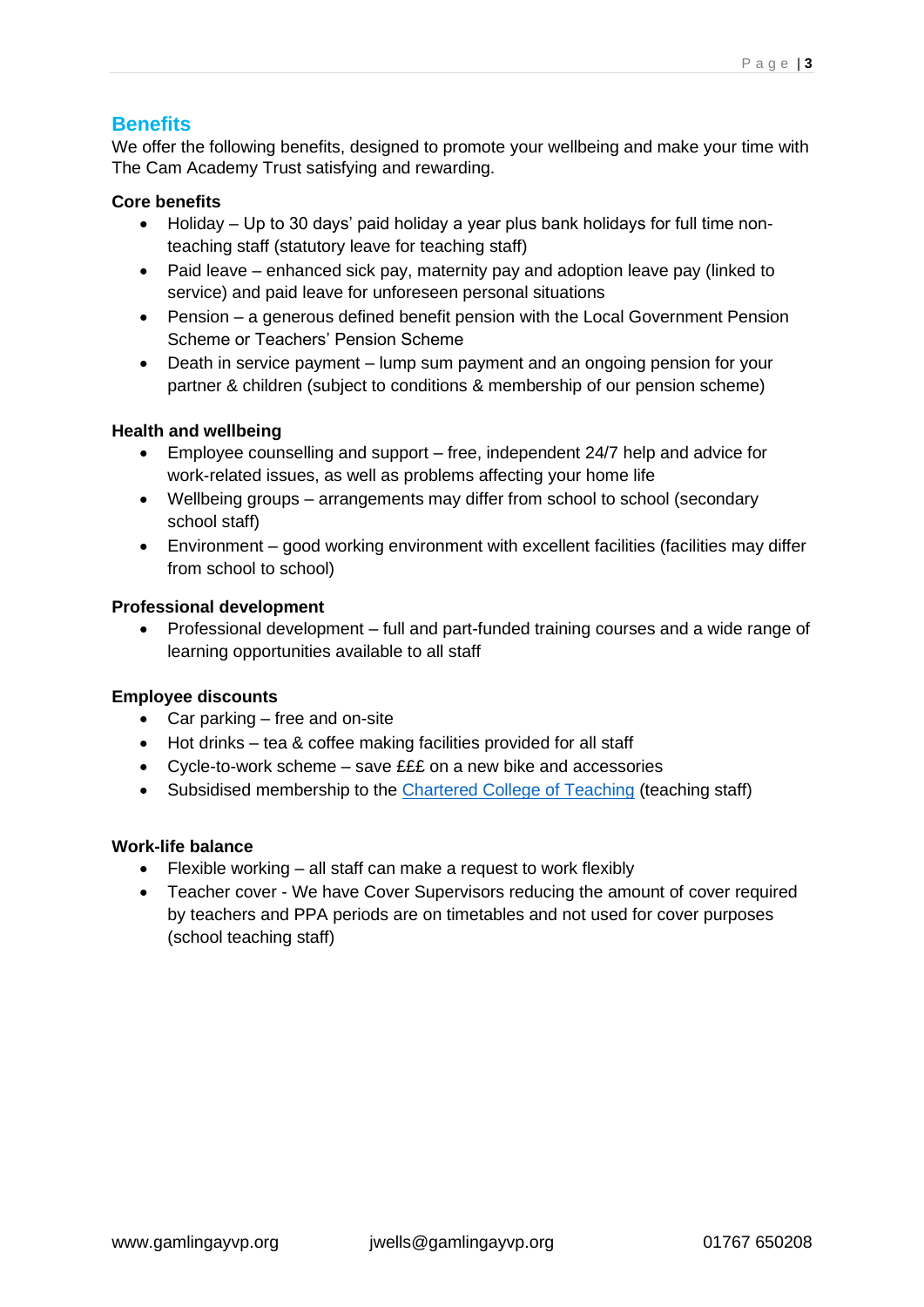## **Our Schools**



### **Comberton Village College & Comberton Sixth Form**



Comberton Village College is a thriving community of approximately 1800 students, including 500 in the Sixth Form which was added to the school in 2011.

It was established in 1960 as part of Henry Morris' vision for schools being village colleges at the heart of their community and not just places for children to learn. It has a vibrant Adult Education department as well as an on-site Sports and Arts Centre, including a full-size artificial football pitch and spacious performance hall. Current improvements to the much-extended site include the installation of a £multimillion ground-source heat pump to move away from the use of oil.

#### **Cambourne Village College**

Cambourne Village College opened as a Free School in 2013 as the first new village college in Cambridgeshire for 30 years. It serves the community of Cambourne, a group of villages located between Cambridge and St Neots.

It has been repeatedly grown since its inception and now has plans for further expansion to include a sixth form from 2023 and further capacity to match growing demand for families moving into Cambourne West, the fourth of the villages it serves. It, too, offers extensive arts and sports facilities for community use.



It was the first school in the Trust to equip its students with iPads, an initiative now being rolled out across the Trust.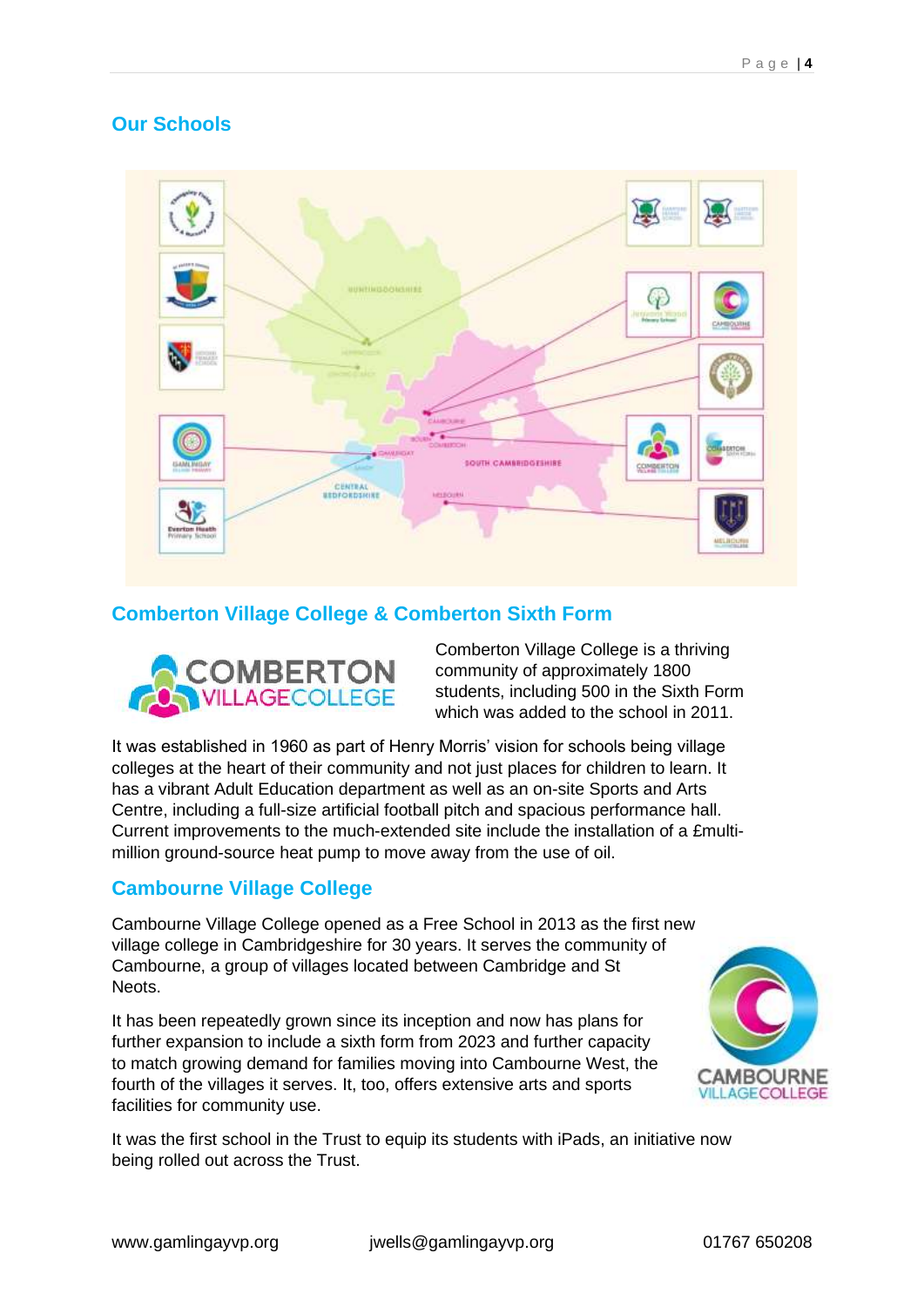#### **Melbourn Village College**



Melbourn Village College is the smallest and oldest of the village colleges in the CAT community. With around 600 students in Years 7-11, it still offers and innovative curriculum with Mandarin taught to all from Year 7 with the option to take the language at GCSE level and, recently, at A Level in conjunction with Comberton Sixth Form.

Melbourn is undergoing considerable investment and improvement with a new artificial pitch that opened in late 2021 and work due to start on upgrading classrooms in summer 2022.

### **St Peter's School, Huntingdon**

St Peter's School is located in the heart of Huntingdon and offers a nurturing and supportive environment for around 1200 students from a diverse multi-cultural catchment.

The school joined the Trust in 2016 and has undergone significant change with Ofsted now rating it as a 'Good' school. There has also been major investment in its buildings and infrastructure with a complete refurbishment of the Sixth Form and more work scheduled for Summer 2022.



### **Everton Heath Primary School**



Located just over the Bedfordshire border, Everton Heath is the smallest school in the Trust with just over 70 students. However, the installation of two new classrooms in 2021 has given it capacity to grow.

It has joined forced with larger neighbours, Gamlingay Village Primary (less than two miles away) and the second smallest Trust school, Offord Primary, in a new collaborative West Village Partnership. It is a catchment school for Comberton Village College.

Everton Heath Primary School is part of the newly created West Village Partnership.

#### **Gamlingay Village Primary**

Established as a full primary school by the Trust in 2018 from Gamlingay First School, it was relocated to the former middle school site following a major upgrade to the existing buildings.

It is now a thriving school for more than 380 pupils and includes specialist primary provision for students on the autistic spectrum, many of whom go on to Comberton Village College's similar secondary offering as Comberton is the school's designated 11- 16 provider.

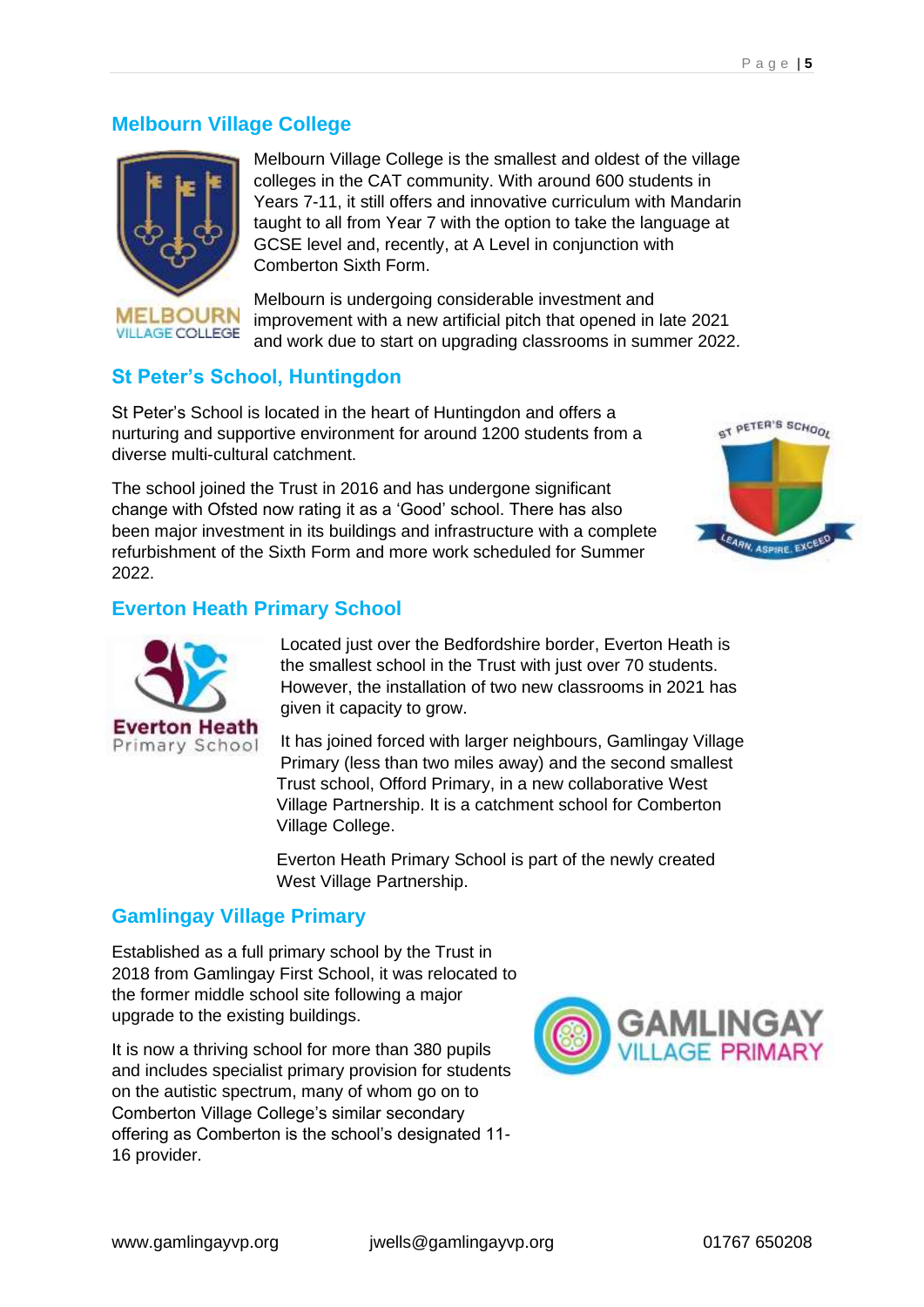Gamlingay Village Primary is part of the newly created West Village Partnership.



#### **Hartford Infant and Preschool**

Renamed in early 2022 to reflect the addition of a bespoke preschool, the team are proud of their caring, secure and purposeful environment to nurture youngsters at the start of their educational journey.

The school shares a site with the Junior School in a suburb of Huntingdon and most pupils make the natural transition across the playground before going on to St Peter's, allowing them the full educational experience within the Trust.

#### **Hartford Junior School**

Hartford Junior School has two-form entry at the start of Key Stage 2 with the majority switching from the Infant School next door.

Rated 'Good' at their first inspection since joining the Trust in 2017, they are proud of their progress in recent years, based on their ethos of 'effort, encouragement and excellence'.



## **Jeavons Wood Primary School, Cambourne**



Jeavons Wood is one of four primary schools located in the growing South Cambridgeshire community of Cambourne and is a feeder school for Cambourne Village College.

It has more than 400 pupils in a modern, airy building constructed 10 years ago and works unswervingly to support all their pupils both socially and academically.

#### **Offord Primary School**

The newest full members of the Trust, Offord joined in 2019 and undergone significant changes with a new headteacher and the recent collaborative partnership with Gamlingay and Everton Heath.



They are the first primary school in the Trust to obtain enough iPads for every pupil after securing a generous donation from a local charity which supports education in Offord D'Arcy and Offord Cluny.

Offord Primary School is part of the newly created West Village Partnership.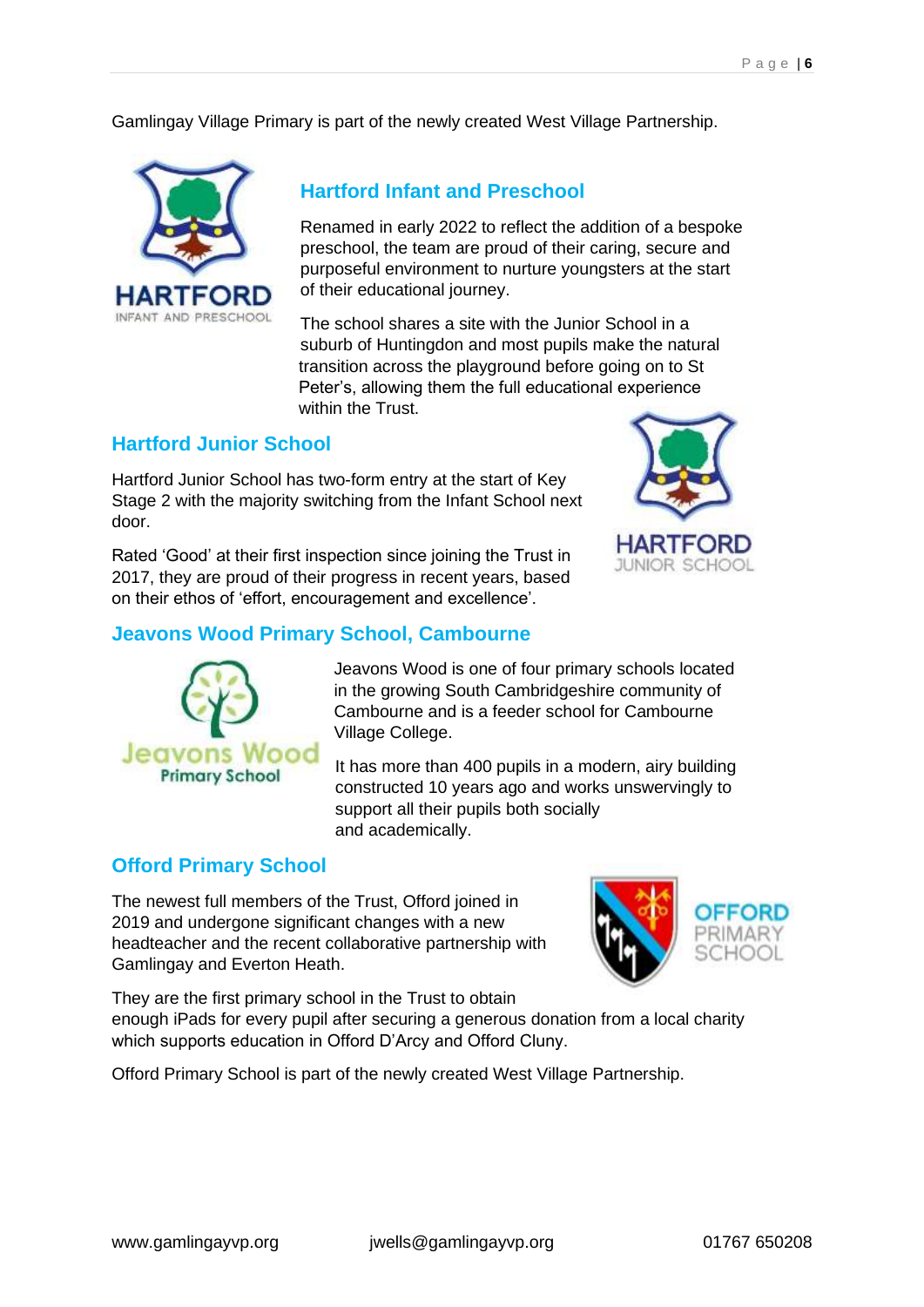

## **Thongsley Fields Primary & Nursery School, Huntingdon**

Thongsley Fields Primary & Nursery School was created in 2003 from separate junior and infant schools built to serve families on the Oxmoor estate in Huntingdon. They joined the Trust in 2018 and with a new headteacher are developing grand plans for their curriculum., their grounds and the provision and support for pupils and their families.

Like Hartford Junior School, they are a partner primary for St Peter's School with whom they share a Governing Body.

### **Bourn Primary Academy**

Bourn Primary Academy, a single form entry Church of England school, became the Trust's first associate members in September 2021, cementing an already close relationship with both Comberton and Cambourne Village Colleges, which it lies between.

All the Trust's services are available to Bourn, which is in the Comberton catchment, and they now work closely with all the other schools and staff across the Trust, sharing experiences and best practice.



## **Safeguarding Children and Young People**

The Cam Academy Trust is committed to safeguarding and promoting the welfare of children and young people and expects all staff and volunteers to share this commitment. Successful candidates will be subject to an enhanced DBS check, barred list check and other relevant pre-employment checks.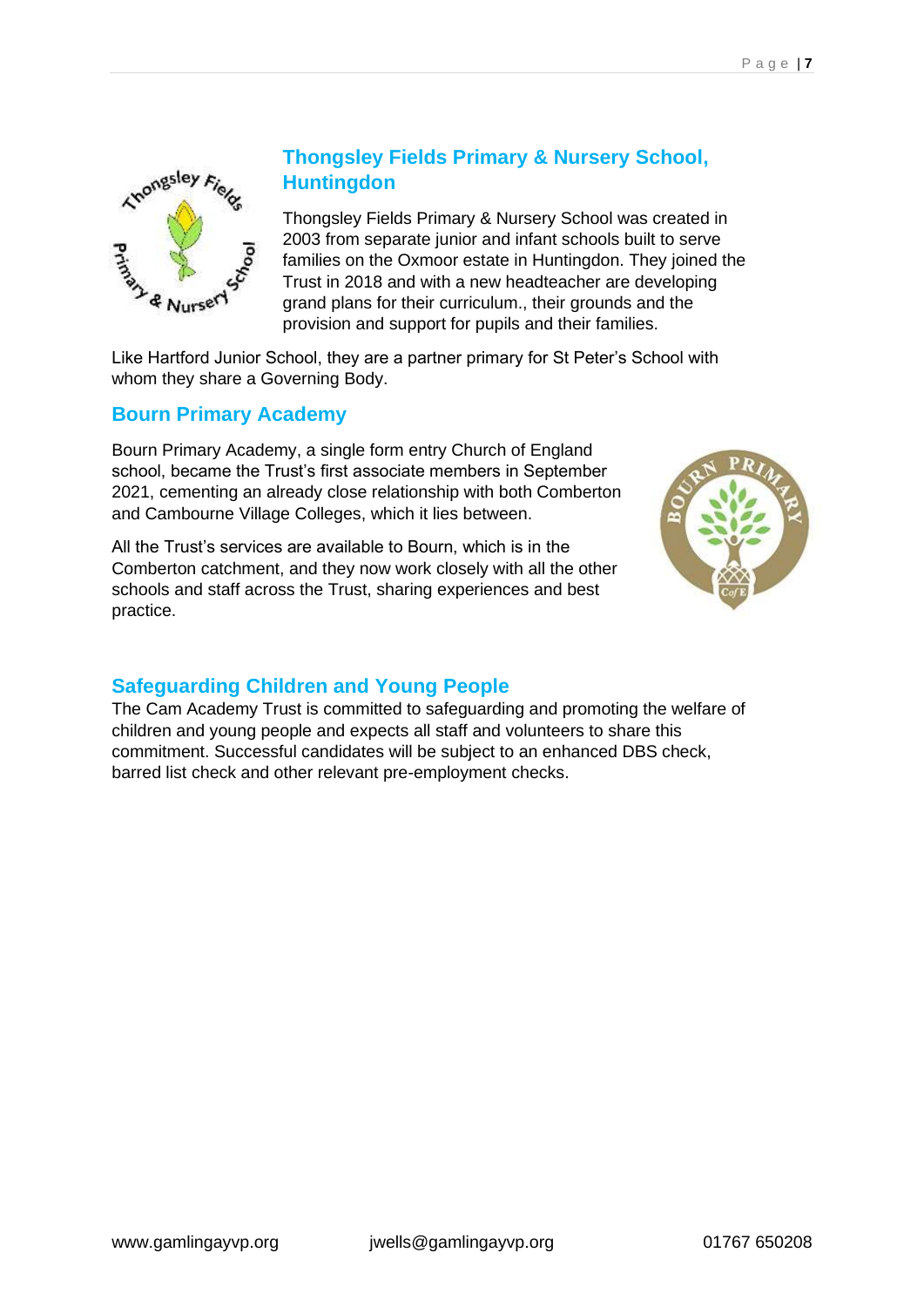#### **The Vacancy**

## **Playworkers for Wrap Around Care at Gamlingay Village Primary School**

#### **Required from September 2022**

**Hours:** 7:15 – 8:45 and 3:15 - 6:00 (Flexible working days) **Payment scale:** Level 1B point 3-4 (£18887 - £19264 FTE) depending on experience (Term time only)

This is an exciting opportunity to join the Roosters team, working within our thriving Breakfast Club/After School Club. This will be working with children aged 4 to 11 years old that attend Gamlingay Village Primary and will involve supporting and facilitating child led play. It will also include preparing healthy food for the children and maintaining the play area.

The ideal candidate will be creative, have the ability to take initiative and be fun! This is a great opportunity for those looking to go into the field of education or childcare. However, applications are welcome from those with some experience or none. Finally, if you have a particular skill in an area such as music, drama or sport then this is also very desirable!

For further details please contact the school office on [office@gamlingayvp.org](mailto:office@gamlingayvp.org) or telephone 01767650208

To apply for this position please submit an application form with covering letter to Mrs J Wells via email to [jwells@gamlingayvp.org](mailto:jwells@gamlingayvp.org) by midday on Monday  $4<sup>th</sup>$  July. Interviews will be held on Wednesday 6<sup>th</sup> July.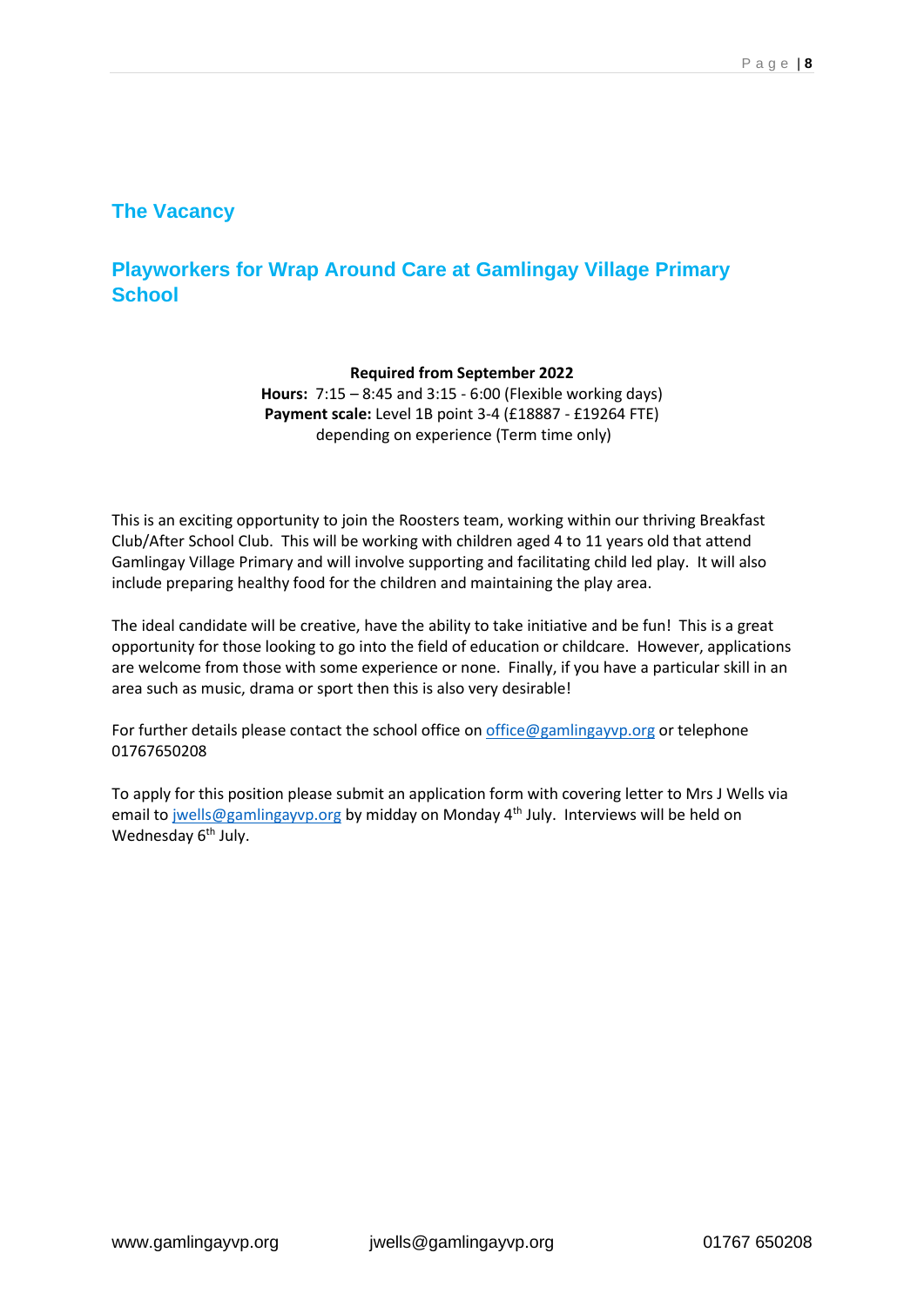

## **Information about Gamlingay Village Primary School**

Established as a full primary school by the Trust in 2018 from Gamlingay First School, it was relocated to the former middle school site following a major upgrade to the existing buildings.

It is now a thriving school for more than 380 pupils and includes specialist primary provision for students on the autistic spectrum, many of whom go on to Comberton Village College's similar secondary offering as Comberton is the school's designated 11-16 provider.

Gamlingay Village Primary is part of the newly created West Village Partnership.